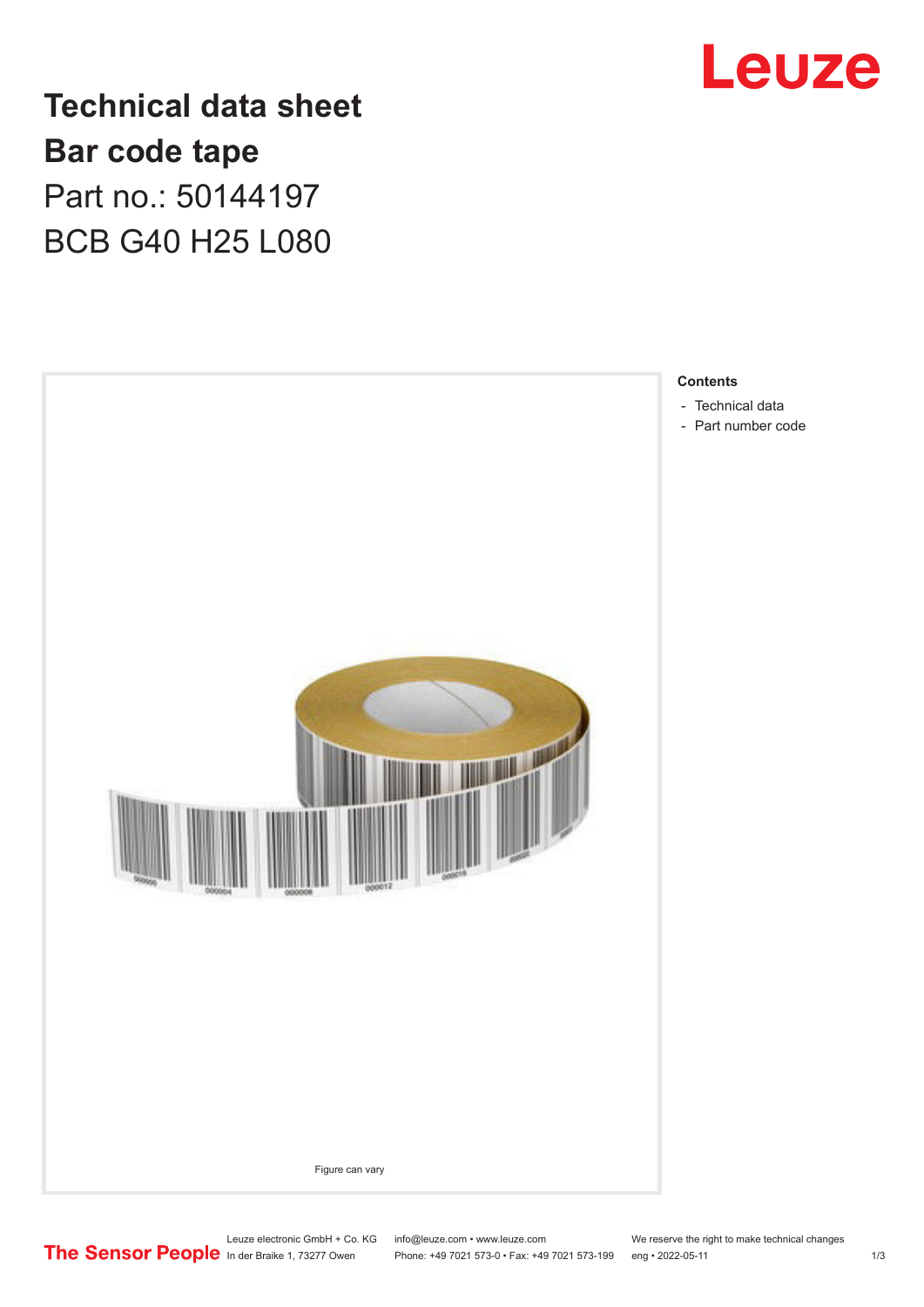**Dimension (H x L)** 25 mm x 80,000 mm

**Mechanical properties** Moisture resistant

Adhesive **Adhesive** Acrylate adhesive **Strength of adhesive** 0.1 mm **Manufacturing process** Filmsetting

**Grid dimension** 40 mm

**Chemical resistance (at 23 °C over 24** 

**Curing** 72 h

## <span id="page-1-0"></span>**Technical data**

# Leuze

#### **Basic data**

| <b>Suitable for</b> |  |
|---------------------|--|
|---------------------|--|

**Mechanical data**

**BPS 300i series bar code positioning** system

Partly chemical resistant Scratch resistant UV resistant Wipe resistant

Diesel oil Heptane Transformer oil White spirit

#### **Classification**

| <b>Customs tariff number</b> | 39269097 |
|------------------------------|----------|
| <b>ECLASS 5.1.4</b>          | 27280190 |
| <b>ECLASS 8.0</b>            | 27280190 |
| <b>ECLASS 9.0</b>            | 27280192 |
| ECLASS 10.0                  | 27280192 |
| ECLASS 11.0                  | 27280192 |
| ECLASS 12.0                  | 27280192 |
| <b>ETIM 5.0</b>              | EC002498 |
| <b>ETIM 6.0</b>              | EC003015 |
| <b>ETIM 7.0</b>              | EC003015 |

#### **Environmental data**

**h)**

| Ambient temperature, operation          | $-40$ 120 °C               |
|-----------------------------------------|----------------------------|
| <b>Processing temperature</b>           | 045 °C                     |
| Recommended processing tempera-<br>ture | 10 $25 °C$                 |
| <b>Resistance</b>                       | Humidity                   |
|                                         | Salt spray fog (150 h/5 %) |
|                                         | UV light                   |
| <b>Temperature resistance</b>           | $-40$ 120 °C               |
| <b>Property of base</b>                 | Clean                      |
|                                         | Dry                        |
|                                         | Free of grease             |
|                                         | Smooth                     |

### **Part number code**

#### Part designation: **BCB AAA BBB CCCC DDDD E**

| <b>BCB</b>  | Bar code tape                                                                                                                                                                                                                                                                                                     |
|-------------|-------------------------------------------------------------------------------------------------------------------------------------------------------------------------------------------------------------------------------------------------------------------------------------------------------------------|
| <b>BCB</b>  | <b>Series</b><br>BCB: Bar code tape                                                                                                                                                                                                                                                                               |
| <b>AAA</b>  | Grid / grid dimension<br>G30: 30 mm<br>G40: 40 mm                                                                                                                                                                                                                                                                 |
| <b>BBB</b>  | Tape height / special height<br>H25: height 25 mm<br>H47: height 47 mm<br>SH1: special height, individually between 20 - 32 mm<br>SH2: special height, individually between 33 - 47 mm<br>SH3: special height, individually between 48 - 70 mm<br>SH4: special height, individually between 71 - 140 mm           |
| <b>CCCC</b> | Tape length / special length<br>Lxxx: tape length in mm<br>SL: Special length                                                                                                                                                                                                                                     |
| <b>DDDD</b> | <b>Options</b><br>TWIN: two identical printed tapes<br>MVS: Measurement Value Switch (color red)<br>MV0: Measurement Value Zero (color yellow)<br>ML: Marker label<br>RW: Reverse Winding (changed winding direction, the smallest position value is inside on the wrapping core)<br>RK: Repair Kit (repair tape) |